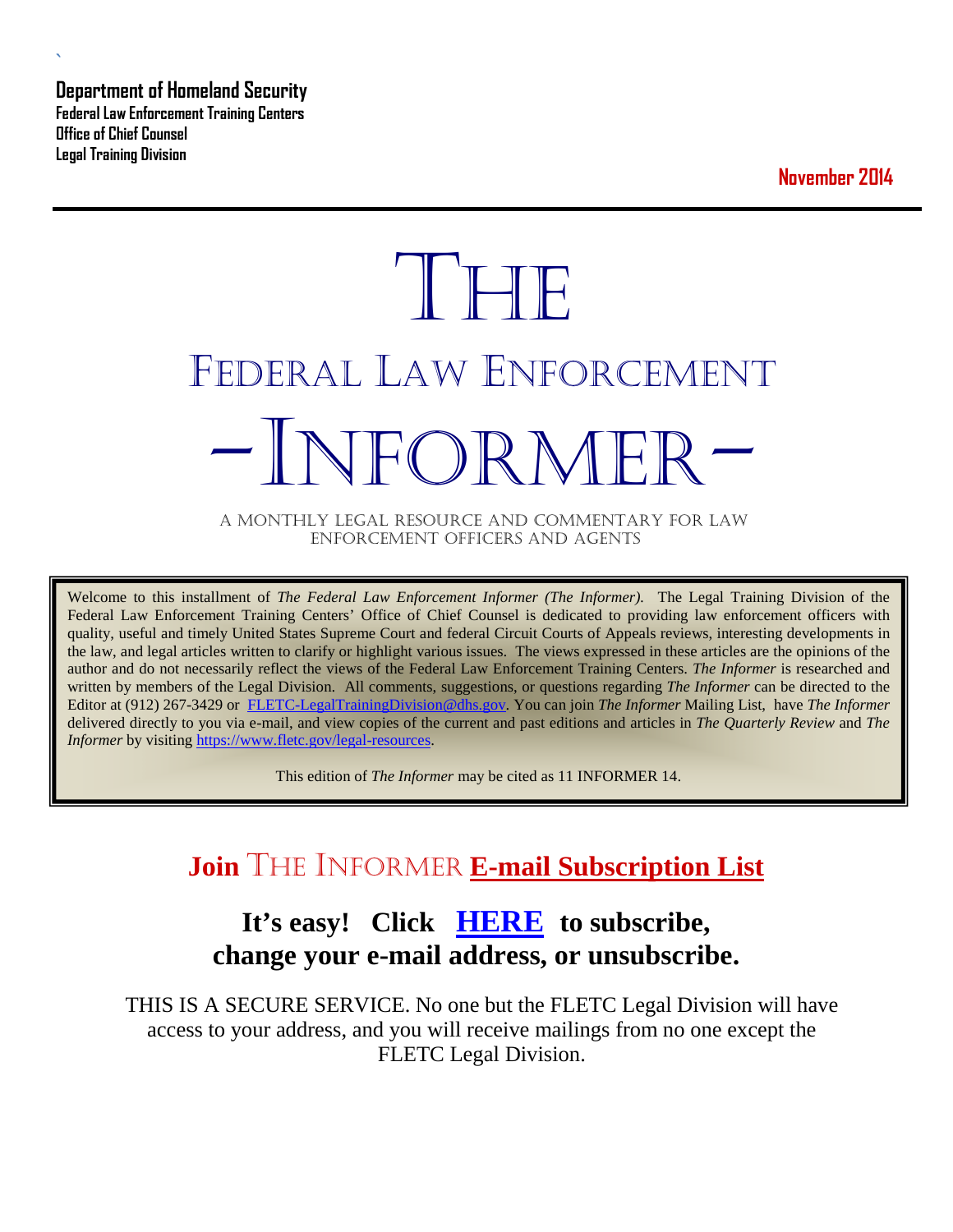# **The Informer – November 2014**

# **Supreme Court Preview**

| Heien v. North Carolina: Fourth Amendment: mistake of law, reasonable suspicion,              |  |
|-----------------------------------------------------------------------------------------------|--|
| Elonis v. United States: First Amendment: protected speech, true threats exception4           |  |
| Rodriguez v. United States: Fourth Amendment: traffic stop, canine sniff,                     |  |
| City of Los Angeles v. Patel: Fourth Amendment: expectation of privacy, hotel guest registry, |  |
| <i>Henderson v. United States:</i> Federal Rule of Criminal Procedure $41(g)$                 |  |

# **Case Summaries**

# **United States Supreme Court**

| <i>Carroll v. Carman:</i> Whether a police officer violated the <i>Fourth Amendment</i> by approaching |  |
|--------------------------------------------------------------------------------------------------------|--|
| a sliding glass door instead of the front door when conducting a knock and talk                        |  |
|                                                                                                        |  |

# **[Circuit Courts of Appeals](#page-6-1)**

#### **[First Circuit](#page-7-0)**

|                        | United States v. Awer: Whether a traffic stop was still ongoing as to the passenger of a car                                                                           |
|------------------------|------------------------------------------------------------------------------------------------------------------------------------------------------------------------|
| <b>Sixth Circuit</b>   |                                                                                                                                                                        |
|                        | Cass v. City of Dayton: Whether a police officer's use of deadly force was reasonable after<br>the officer shot and killed the passenger in a car that had just struck |
| <b>Seventh Circuit</b> |                                                                                                                                                                        |
|                        | United States v. Schmitt: Whether a police officer seized a rifle during a lawful protective                                                                           |
| <b>Eighth Circuit</b>  | United States v. Reid: Whether it was reasonable for a police officer to enter the defendant's                                                                         |
| <b>Ninth Circuit</b>   | United States v. Moore: Whether the search of the defendant's house was lawful where                                                                                   |
|                        | the defendant's fiancée consented to the search while the defendant,                                                                                                   |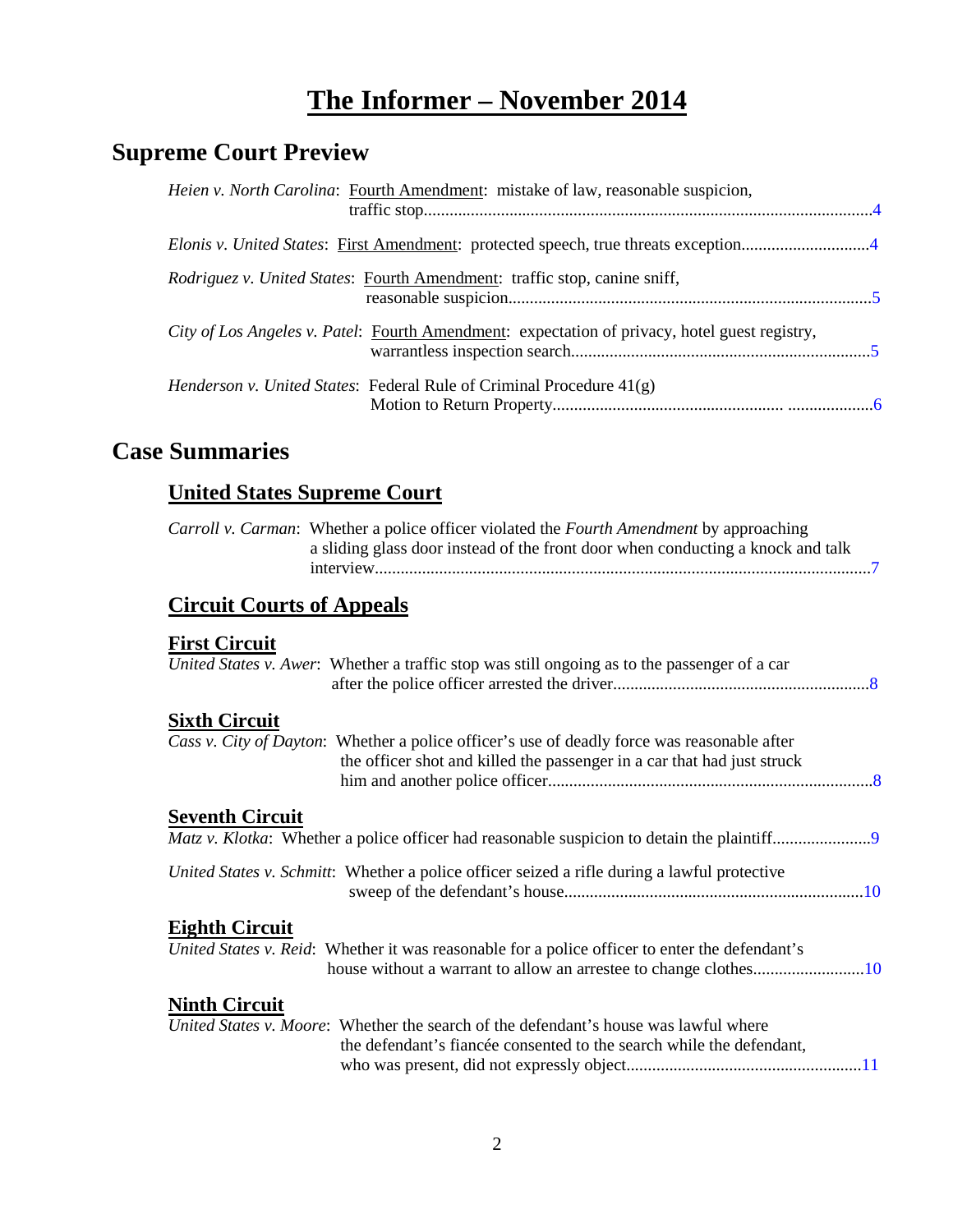# **FLETC Informer Webinar Series**

#### **1. Use of Force Legal Refresher**

2-hour webinar presented by Tim Miller, FLETC Legal Division

This course will cover the *Fourth Amendment's* objective reasonableness test for seizing free citizens. It will cover the United States Supreme Court's analysis in *Graham v. Connor*, when deadly force and intermediate weapons are reasonable, and the defense of qualified immunity.

**Date and Time:** Thursday December 11, 2014: 3:00 p.m. EST.

To join this webinar: **<https://share.dhs.gov/uof-refresher>**

**\*\*\*\*\*\*\*\*\*\*\*\*\*\*\*\*\*\*\*\*\*\*\*\*\*\*\*\*\*\*\*\*\*\*\*\*\*\*\*\*\*\*\*\*\*\*\*\*\*\*\*\*\*\*\*\*\*\*\*\*\*\*\*\*\*\*\*\*\*\*\*\*\*\*\*\*\*\***

#### **2. Law Enforcement Legal Refresher Training**

2-hour webinar presented by Bruce-Alan Barnard, FLETC Legal Division

This two-hour block of instruction focuses on *Fourth* and *Fifth Amendment* law and is designed to meet the training requirements for state and federal law enforcement officers who have mandated two-hour legal refresher training requirements.

**Date and Time:** Tuesday December 16, 2014: 2:30 p.m. EST.

To join this webinar: **<https://share.dhs.gov/lgd0312>**

# **To participate in a FLETC Informer Webinar:**

- 1. Click on the appropriate link above to access the Homeland Security Information Network (HSIN).
- 2. If you have a HSIN account, enter with your login and password information.
- 3. If you do not have a HSIN account click on the button next to "Enter as a Guest."
- 4. Enter your name and click the "Enter" button.
- 5. You will now be in the meeting room and will be able to participate in the webinar.
- 6. Even though meeting rooms may be accessed before a webinar, there may be times when a meeting room is closed while an instructor is setting up the room.
- 7. Meeting rooms will be open and fully accessible at least one-hour before a scheduled webinar.
- 8. Training certificates will be provided at the conclusion of each webinar.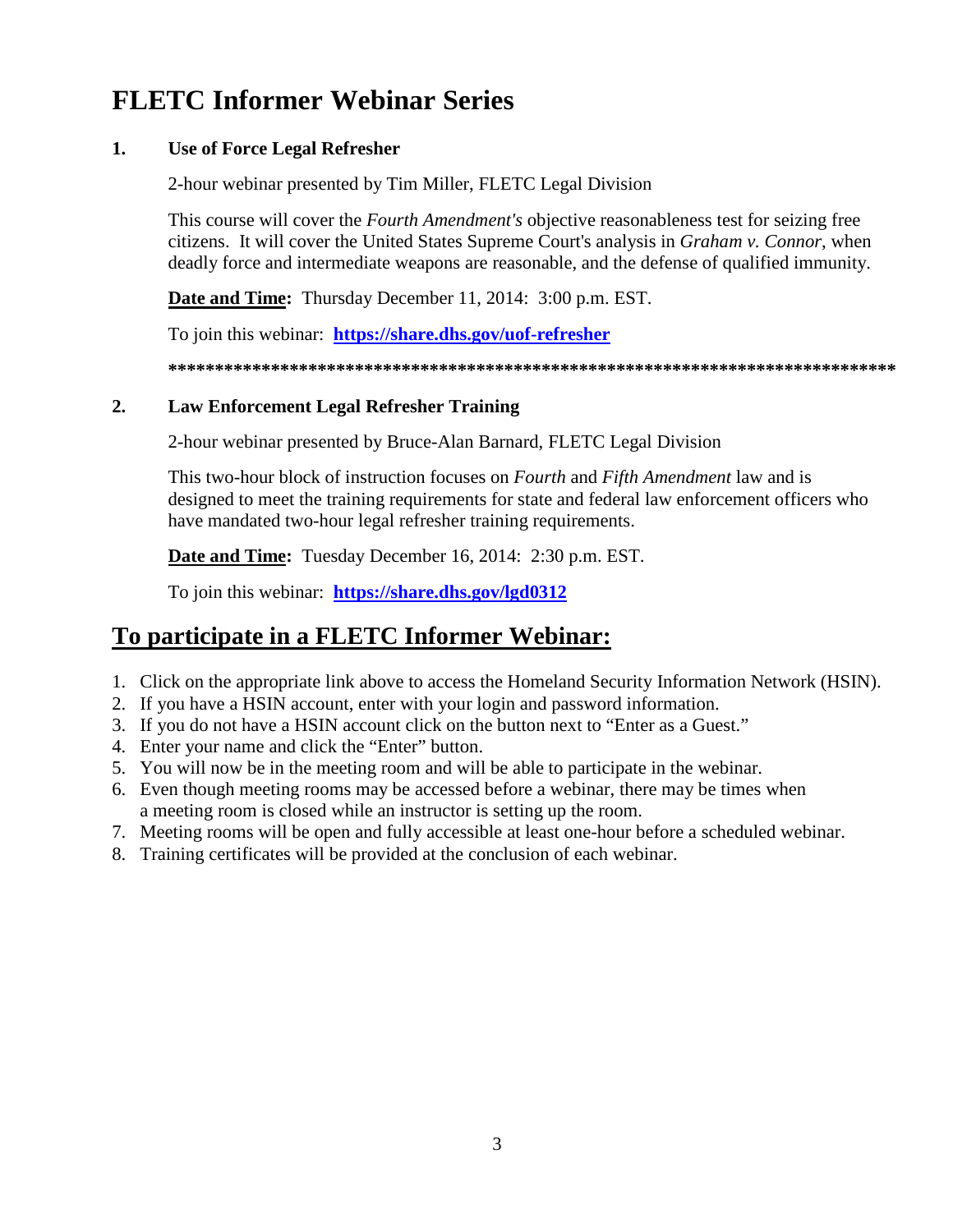# Supreme Court Law Enforcement Cases October 2014 Term

#### **Fourth Amendment: Mistake of Law / Reasonable Suspicion / Traffic Stop**

#### <span id="page-3-0"></span>**Heien v. North Carolina**

Decision Below: **[737 S.E.2d 351 \(N.C. 2012\)](http://appellate.nccourts.org/opinions/?c=1&pdf=29506)**

A police officer stopped the car in which Heien was a passenger because it only had one operating brake light. During the stop, the officer received consent to search the car and discovered cocaine inside a duffel bag. Heien and the driver were charged with trafficking cocaine.

Heien argued North Carolina law did not require a vehicle to have all brake lights in working order or to be equipped with more than one brake light. As a result, Heien claimed the traffic stop constituted an unlawful seizure in violation of the *Fourth Amendment*; therefore, the cocaine should have been suppressed.

The North Carolina Court of Appeals agreed, holding North Carolina law requires motor vehicles to have only one brake light. As result, the court held the officer's mistaken belief about the requirements of the state's brake light law was objectively unreasonable, and the stop violated Heien's *Fourth Amendment* rights.

The state appealed and the North Carolina Supreme Court reversed the Court of Appeals. The North Carolina Supreme Court held the officer's mistake of the law was objectively reasonable, as no court in North Carolina had ever interpreted the motor vehicle laws to require only one functioning brake light. Consequently, the court held the officer had reasonable suspicion to conduct the traffic stop. Heien appealed to the United States Supreme Court.

The issue before the Supreme Court is whether a police officer's mistake of law can provide reasonable suspicion to support a traffic stop.

The Court heard oral arguments in this case on October 6, 2014.

\*\*\*\*\*

#### **First Amendment: Protected Speech / True Threats Exception**

#### <span id="page-3-1"></span>**Elonis v. United States**

Decision Below: **[730 F.3d 321, \(3d Cir. 2013\)](http://www2.ca3.uscourts.gov/opinarch/123798p.pdf)**

Elonis was convicted of making threatening communications in violation of *18 U.S.C. § 875(c)*. On appeal, Elonis argued the government was required to prove his subjective intent to threaten under the true threat exception to the *First Amendment*. Because he did not subjectively intend his Facebook posts to be threatening, Elonis argued his posts were not threats, but protected speech. The Third Circuit Court of Appeals disagreed and Elonis appealed.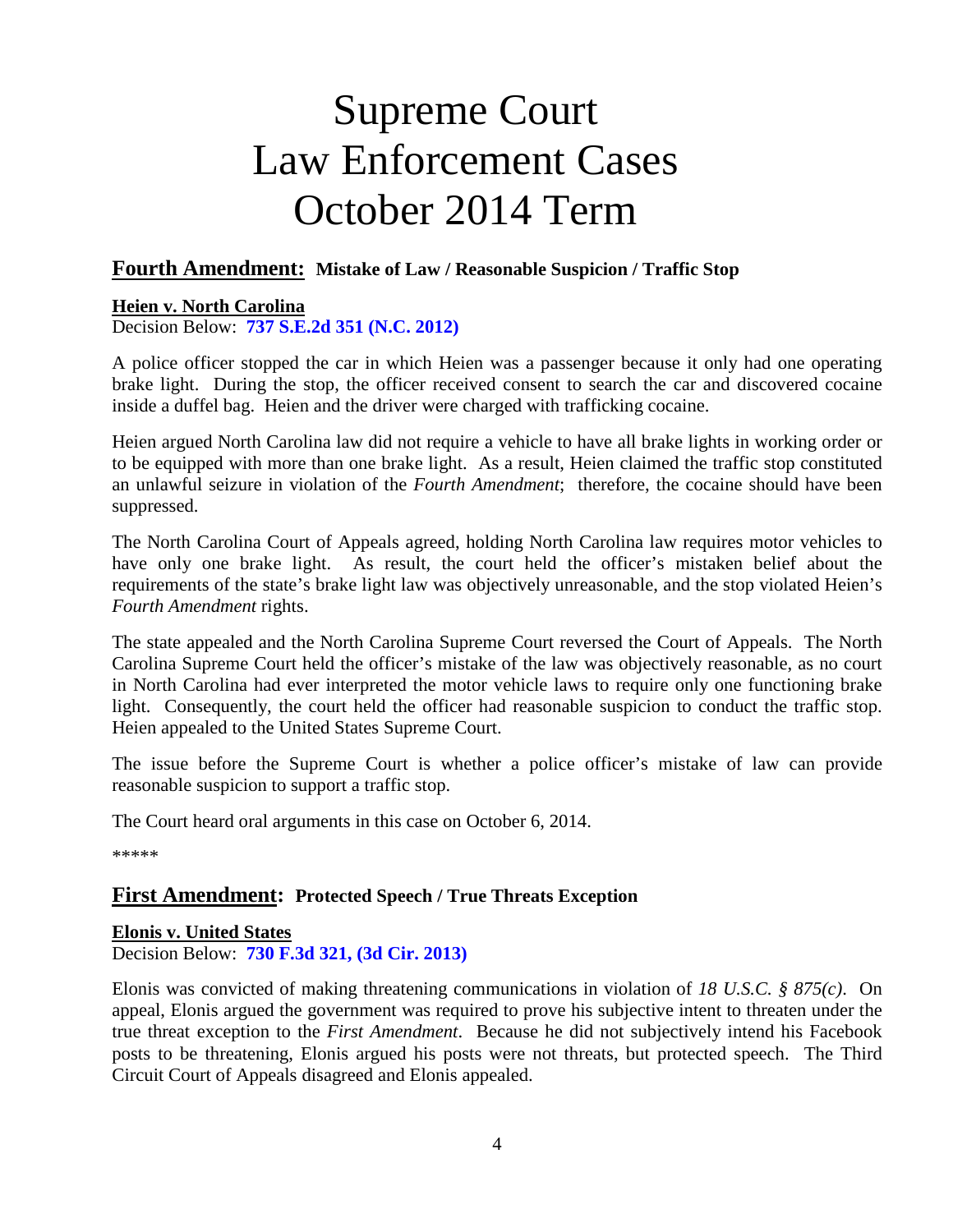The first issue before the Supreme Court is whether a conviction for threatening another person requires proof of the defendant's subjective intent to threaten, or whether it is sufficient to show that a reasonable person would regard the statements as threatening.

The second issue before the Supreme Court is whether a conviction for threatening another person under *18 U.S.C.* § 875(c) requires proof of the defendant's subjective intent to threaten.

The Court will hear oral arguments in this case on December 1, 2014.

\*\*\*\*\*

#### **Fourth Amendment: Traffic Stop / Canine Sniff / Reasonable Suspicion**

#### <span id="page-4-0"></span>**Rodriguez v. United States**

Decision Below: **[741 F.3d 905 \(8th Cir. 2014\)](http://sblog.s3.amazonaws.com/wp-content/uploads/2014/10/13-9972-opbelow.pdf)**

A police officer conducted a traffic stop after he saw Rodriguez's car veer onto the shoulder of the road then swerve back into the lane of travel. The officer conducted a records check on Rodriguez and the front seat passenger. After the officer issued Rodriguez a written warning, he asked Rodriguez for permission to walk his drug-sniffing dog around the car. When Rodriguez refused, the officer directed Rodriguez to get out of the car until a back-up officer could arrive. After the back-up officer arrived, the officer walked his dog around Rodriguez's car and the dog alerted to the presence of drugs. The officer searched Rodriguez's car, found a large bag of methamphetamine and arrested Rodriguez. Approximately seven or eight minutes elapsed from the time the officer issued the written warning until the dog alerted on Rodriguez's car.

Rodriguez argued that after the officer issued the written warning, the officer did not have reasonable suspicion to detain him on the side of the road while waiting for the back-up officer to arrive.

The Eighth Circuit Court of Appeals disagreed. Without deciding whether the officer had reasonable suspicion to continue to detain Rodriguez after he issued the written warning, the Eighth Circuit held the traffic stop was not unreasonably prolonged by the dog sniff. First, even though the dog was located in the officer's patrol car, the officer waited to use it until the back-up officer arrived for safety reasons as there were two individuals in Rodriguez's car. Second, Rodriguez was only detained for an additional seven or eight minutes after the officer issued the written warning. The court concluded such a delay was reasonable and only constituted a *de minimis* intrusion on Rodriguez's personal liberty.

The issue before the Supreme Court is whether an officer may extend an already completed traffic stop for a canine sniff without reasonable suspicion or other lawful justification.

The Court has not yet scheduled oral arguments in this case.

\*\*\*\*\*

#### **Fourth Amendment: Expectation of Privacy / Hotel Guest Registry / Warrantless Inspection**

#### <span id="page-4-1"></span>**City of Los Angeles v. Patel**

Decision Below: **[738 F. 3d 1058 \(9th Cir. 2013\)](http://cdn.ca9.uscourts.gov/datastore/opinions/2013/12/24/08-56567.pdf)**

Los Angeles Municipal Code §41.49 authorizes police officers with the Los Angeles Police Department to inspect hotel guest records at any time without consent or a search warrant. Failure to comply with an officer's inspection demand is a misdemeanor, punishable by up to six months in jail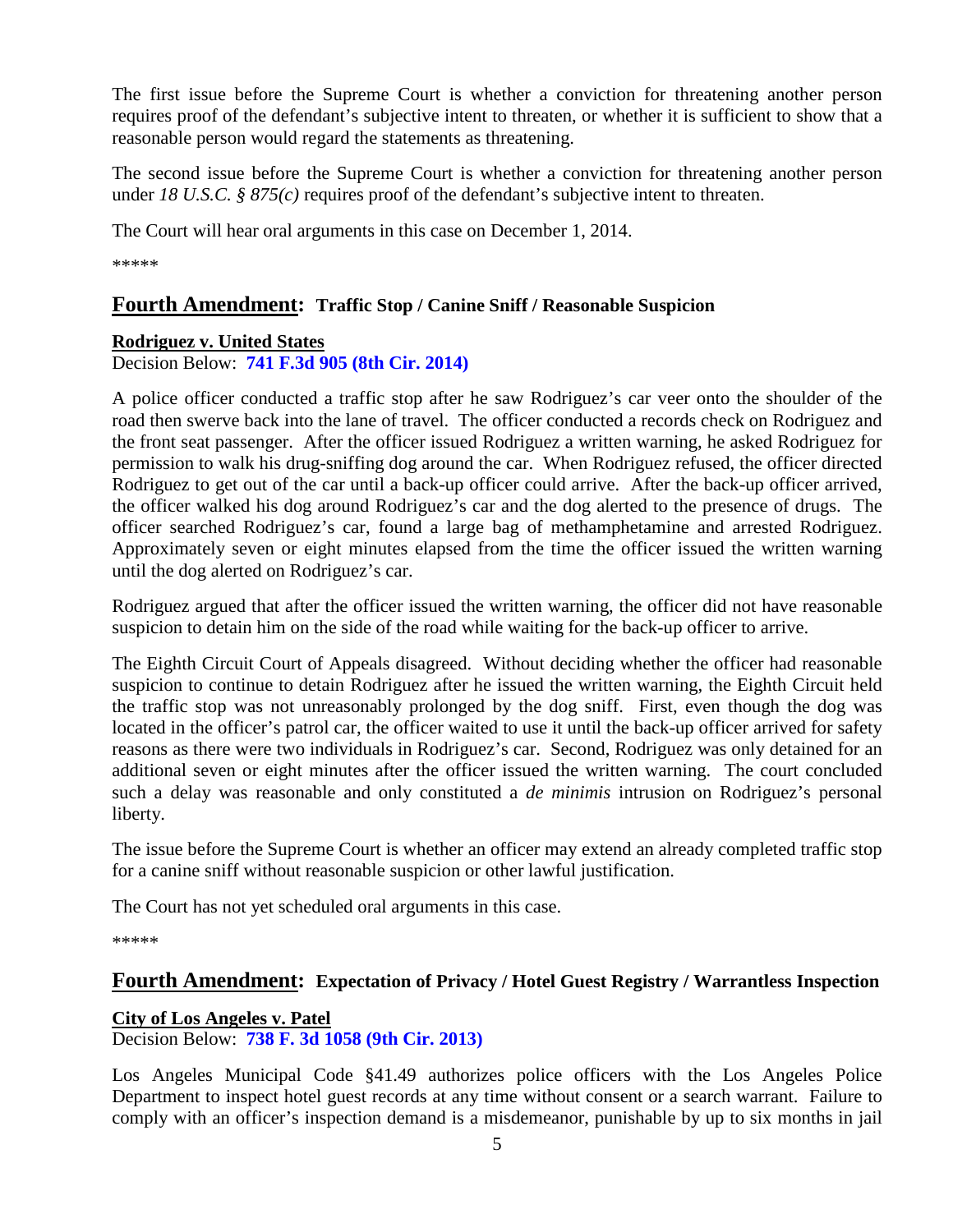and a \$1000 fine. Patel, a motel owner in Los Angeles, sued the city, asking the court to prevent the continued enforcement of §41.49's warrantless inspection provision. Patel argued that as written, or on its face, §41.49 violated the *Fourth Amendment's* prohibition against unreasonable searches and seizures.

The Ninth Circuit Court of Appeals agreed. Although Patel did not allege that an unconstitutional search occurred at his motel under §41.49, the court nevertheless held that § 41.49 was invalid on its face. Specifically, the court concluded §41.49 violated the *Fourth Amendment* because it authorized the inspection of hotel records without allowing the hotel owner an opportunity to obtain judicial review of the reasonableness of the demand, before suffering penalties for refusing to comply.

The first issue before the Supreme Court is whether a hotel has an expectation of privacy under the *Fourth Amendment* in a hotel guest registry where the guest-provided information is required by law and that law authorizes the police to inspect the registry. If the answer is "Yes," then the court will determine whether §41.49 is unconstitutional on its face, because it does not expressly provide for precompliance judicial review before police officers can inspect the registry.

The Court has not yet scheduled oral arguments in this case.

\*\*\*\*\*

#### **Federal Rules of Criminal Procedure 41 (g): Motion to Return Property**

#### <span id="page-5-0"></span>**Henderson v. United States**

Decision Below: 5**[55 Fed. Appx. 851 \(11th Cir. 2014\)](http://sblog.s3.amazonaws.com/wp-content/uploads/2014/09/11th-12-14628.pdf)**

Henderson, a former United States Border Patrol Agent, was charged with distribution of marijuana, a federal felony. As a condition of his bond, Henderson voluntarily surrendered nineteen firearms to the Federal Bureau of Investigation (FBI). Henderson pled guilty to the drug charge and became a convicted felon in 2007. In 2008, the FBI refused to return the firearms after Henderson proposed to transfer them to a potential buyer. Henderson then filed a motion under *Rule 41(g)* of the *Federal Rules of Criminal Procedure* requesting that he be allowed to transfer ownership of the firearms to the potential buyer, or to his wife.

The Eleventh Circuit Court of Appeals, in an unpublished opinion, denied Henderson's *Rule 41* motion. The court held it would be in violation of *18. U.S.C. § 922(g)* if the court delivered actual or constructive possession of firearms to a convicted felon. The court noted Henderson acknowledged in his plea agreement that as a felon he would not be allowed to possess firearms. In addition, the court stated a defendant who has been convicted of a felony drug offense has "unclean hands" to demand the equitable return of his firearms.

The issue before the Supreme Court is whether a felony conviction, which makes it unlawful for the defendant to possess a firearm, prevents a court under *Rule 41(g) of the Federal Rules of Criminal Procedure* or under general equity principles from ordering that the government: (1) Transfer noncontraband firearms to an unrelated third party to whom the defendant has sold all his property interests; or (2) Sell the firearms for the benefit of the defendant.

The Court has not yet scheduled oral arguments in this case.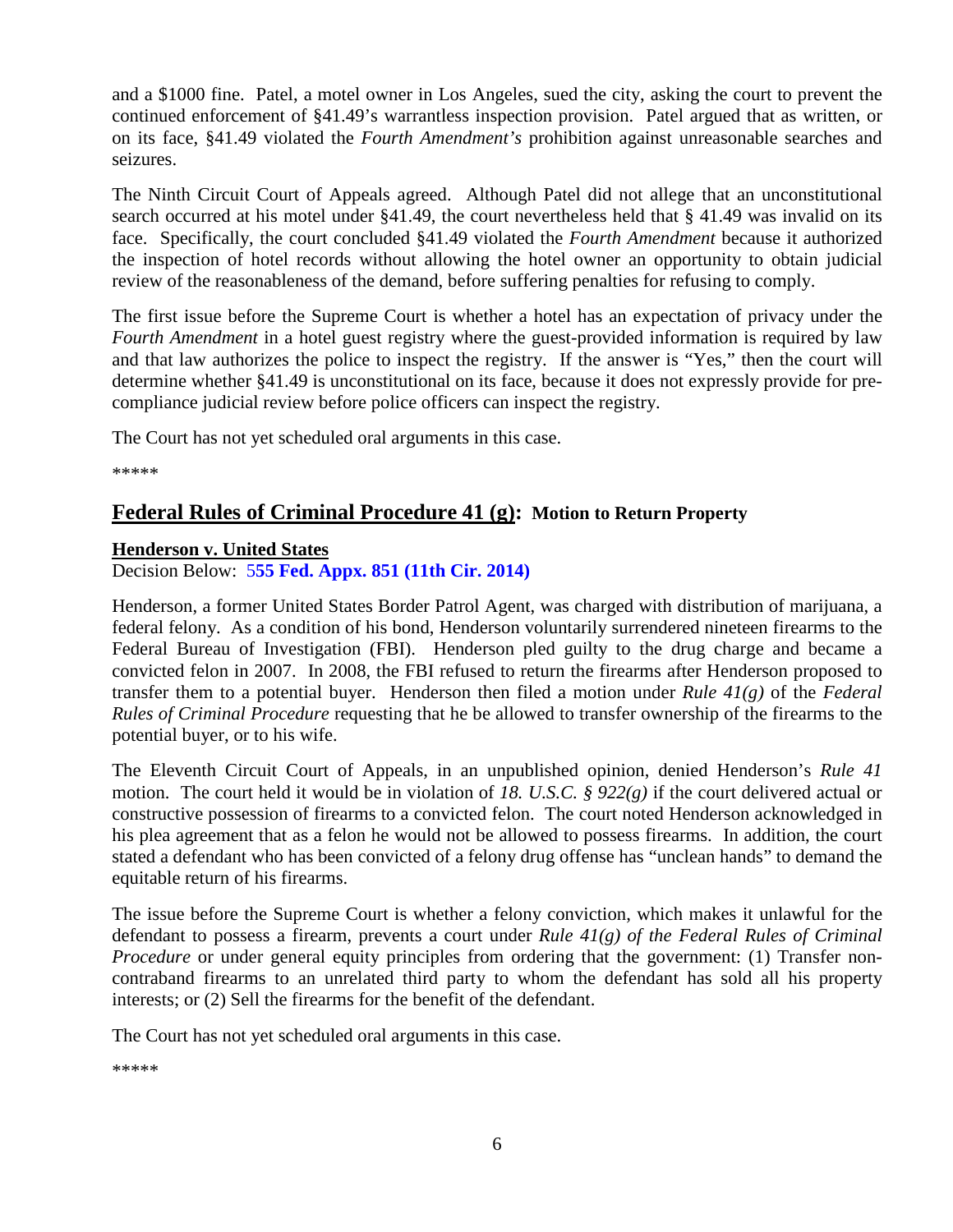# CASE SUMMARIES

# United States Supreme Court

#### <span id="page-6-1"></span><span id="page-6-0"></span>**Carroll v. Carman, 2014 U.S. LEXIS 7430 (U.S. Nov. 10, 2014)**

The Pennsylvania State Police received a report that Zita, a suspect in a car theft, might be located at Andrew and Karen Carman's house. Two police officers were dispatched to the Carmans' house to conduct a knock and talk interview. The Carmans' house was situated on a corner lot with the front of the house facing a main street and the left side of the house facing a side street. The officers initially drove to the front of the house, but after discovering no available parking, drove down the side street next to the Carmans' house and parked at the far rear of the property. When the officers exited their cars, they walked toward the Carmans' house from the side and approached a sliding glass door that opened onto a ground-level deck. As the officers stepped onto the deck, Andrew Carman came out of the house and confronted the officers in a belligerent and aggressive manner. Carman refused to answer any of the officers' questions, and as Carman turned away from the officers, he appeared to reach for his waist. Officer Carroll grabbed Carman's arm to make sure Carman was not reaching for a weapon causing Carman to lose his balance and fall into the yard. At this point, Karen Carman came out of the house, spoke with the officers, and then consented to a search of the house. The officers searched the Carmans' house but did not find Zita. The Carmans were not charged with any crimes. The Carmans sued Officer Carroll, claiming that Carroll violated the *Fourth Amendment* when he went into their backyard and onto their deck without a warrant.

The Third Circuit Court of Appeals held Officer Carroll was not entitled to qualified immunity. The court found Officer Carroll violated the *Fourth Amendment* as a matter of law because the knock and talk exception requires police officers to begin their encounter at the front door, where they have an implied invitation to go. The court further held it was clearly established at the time of the incident that a police officer's right to knock at the front door while conducting a knock and talk did not automatically allow the officer to enter other parts of the curtilage. Officer Carroll appealed to the United States Supreme Court, which agreed to hear the case without briefing or oral arguments from the parties.

The Supreme Court reversed the Third Circuit Court of Appeals, holding at the time of the incident there was no clearly established law in the Third Circuit requiring police officers to initiate a knock and talk interview at the front door of a residence. Significantly, the Court did not elaborate on the rules police officers must follow when conducting knock and talk interviews where both the front and back doors of a residence appear to be readily accessible to visitors. The Court referenced cases from the Second and Seventh Circuit Courts of Appeal that left this choice to the officers. However, the Court added it was not ruling on whether those cases were correctly decided or whether a police officer may conduct a knock and talk at any entrance that is open to visitors rather than only at the front door.

See **[6 Informer 14](https://www.fletc.gov/sites/default/files/imported_files/training/programs/legal-division/the-informer/informer-editions-2014/6Informer14.pdf)** for the case brief for Carman v. Carroll, 749 F.3d 192 (3d Cir. Pa., 2014)

Click **[HERE](http://www.supremecourt.gov/opinions/14pdf/14-212_c07d.pdf)** for the court's opinion.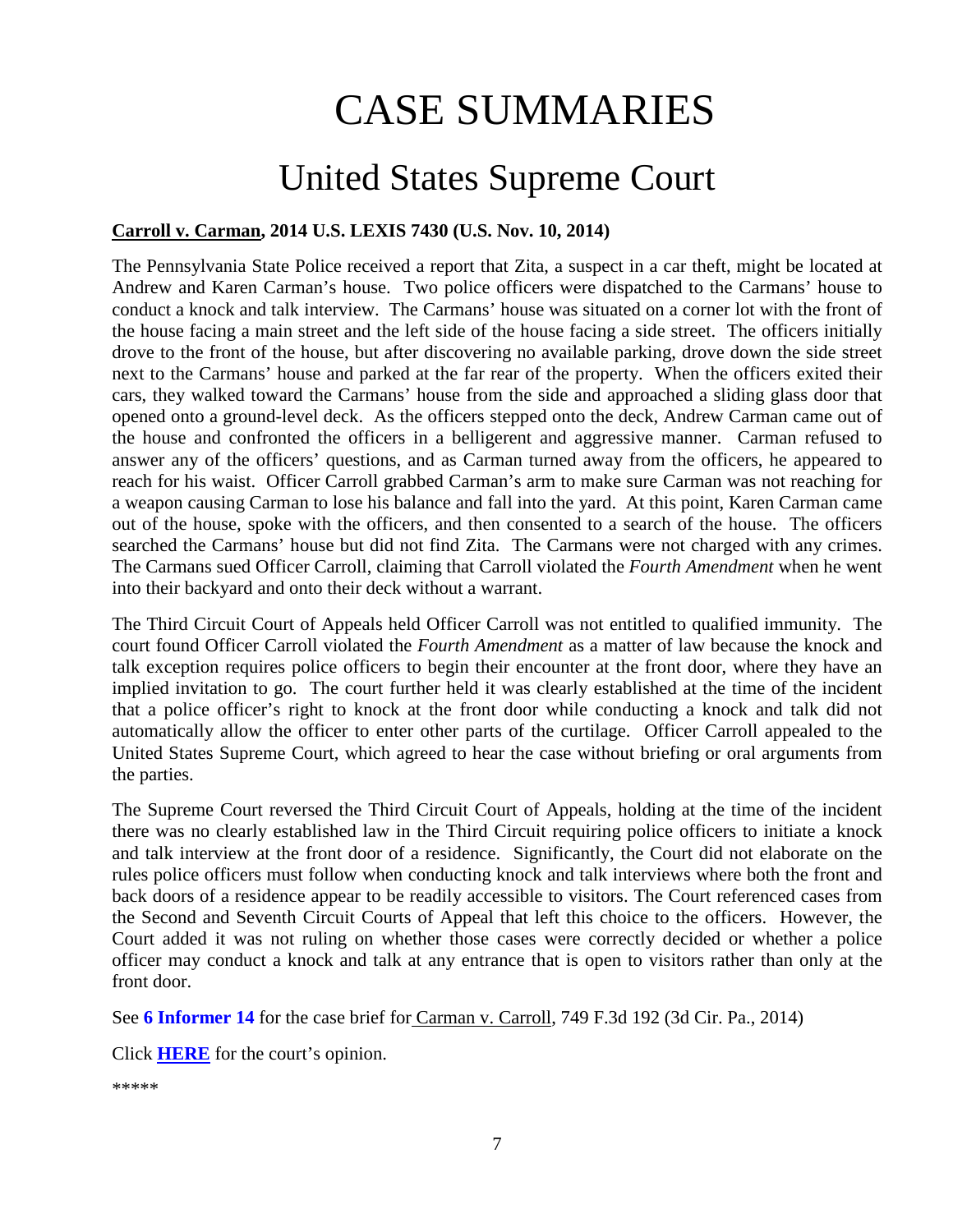# Circuit Courts of Appeal

# <span id="page-7-0"></span>**First Circuit**

#### <span id="page-7-1"></span>**United States v. Awer, 2014 U.S. App. LEXIS 20700 (1st Cir. R.I. Oct. 29, 2014)**

A police officer stopped a car for speeding and arrested the driver, Johnson, for failing to have a valid driver's license. While securing Johnson, the officer saw Awer moving around suspiciously inside the car. When the officer ordered Awer to exit the car, Awer reached for the center console instead. As the officer grabbed Awer and pulled him from the car, Awer told the officer he had marijuana in his pocket. The officer arrested Awer and while conducting an inventory search, found cocaine in the trunk of the car. The government indicted Awer for possession with intent to distribute cocaine.

Awer argued the cocaine should have been suppressed. First, Awer claimed the initial traffic stop was complete once the officer arrested Johnson; therefore, the officer needed reasonable suspicion of criminal activity to continue investigating him. Second, Awer claimed he was placed under de facto arrest without probable cause when the officer forcibly removed him from the car.

The court disagreed. The court found approximately three minutes elapsed between the time Johnson pulled over and the officer ordered Awer out of the car. This strongly suggested to the court the initial traffic stop was still ongoing, as the officer still had to determine what to do with the car after arresting Johnson. The court further held Awer's forcible removal from the car did not constitute a de facto arrest. During a traffic stop, a police officer may order the driver and any passengers out of the car until the traffic stop is complete. In addition, when a passenger refuses an officer's request to exit a vehicle, the officer may forcibly remove the person from the car. Here, when Awer refused to exit the car, the officer used a reasonable amount of force to pull Awer out of the car. The court concluded the officer's use of force did not transform the encounter with Awer into a de facto arrest.

Click **[HERE](http://cases.justia.com/federal/appellate-courts/ca1/13-2068/13-2068-2014-10-29.pdf?ts=1414611006)** for the court's opinion.

\*\*\*\*\*

# <span id="page-7-2"></span>**Sixth Circuit**

#### <span id="page-7-3"></span>**Cass v. City of Dayton, 2014 U.S. App. LEXIS 19812 (6th Cir. Ohio October 16, 2014)**

Several police officers were involved in a buy-bust operation where a confidential informant (CI) had arranged to buy crack cocaine from Moore. Moore arrived at the meeting location in a blue Ford Taurus that contained three or four occupants. After the CI made a pre-arranged signal, several officers moved in to apprehend Moore. Officers House and St. Clair walked in front of the Taurus with their firearms drawn and yelled, "Dayton Police. Stop the car." Instead of stopping, the driver of the Taurus, Stargell, accelerated toward the officers. The Taurus struck Officer House, who rolled across the hood. After striking House, the Taurus struck Officer St. Clair's hand, causing him to accidentally discharge his firearm. Believing that St. Clair had fired in self-defense, House fired a single shot at the driver of the Taurus. House's bullet struck and killed Jordan, the front seat passenger. Stargell eventually crashed the Taurus into a tree. The City of Dayton Police Department later determined House and St. Clair violated the department's firearms policy by deliberately placing themselves in the path of the moving vehicle as Stargell drove away.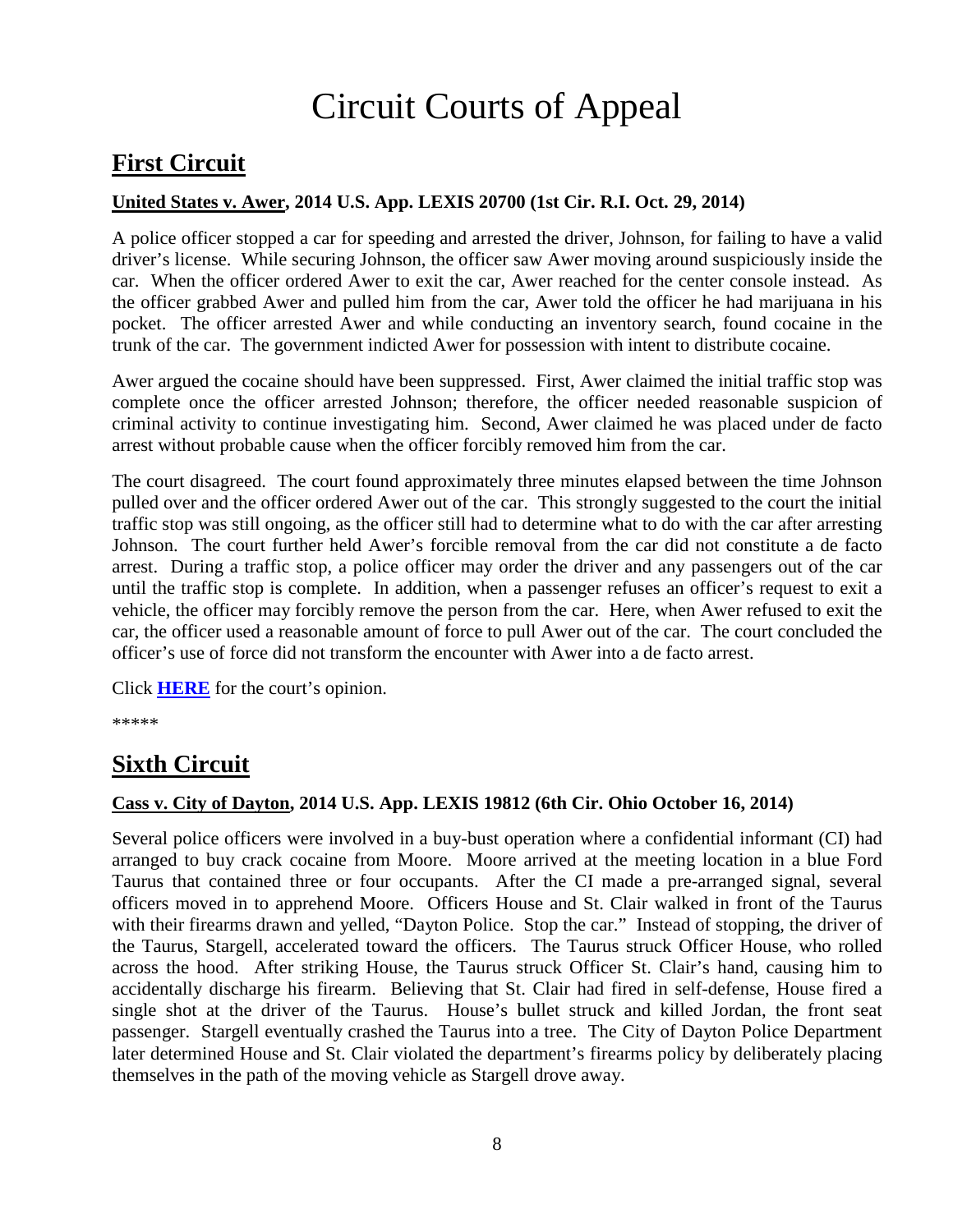Cass, the administrator of Jordan's estate, sued Officer House and the City of Dayton, claiming House used excessive force in violation of the *Fourth Amendment* against Jordan.

The court held Officer House was entitled to qualified immunity. In the Sixth Circuit, when analyzing deadly force claims concerning fleeing vehicles, the court must determine whether the officer has "reason to believe that the fleeing car presents an imminent danger" to "officers and members of the public in the area." An officer is justified in using deadly force against "a driver who objectively appears ready to drive into an officer or bystander with his car." Here, the court concluded Officer House's use of deadly force was objectively reasonable. As House approached the Taurus, clearly identifying himself as a police officer, Stargell accelerated toward him. Almost immediately after being struck, House heard St. Clair discharge his firearm, in what House believed was self-defense. Knowing that two other officers were potentially in the path of the Taurus, House discharged his firearm in an attempt to stop the Taurus by shooting at the driver. Consequently, when House discharged his firearm, it was reasonable for him to believe the lives and safety of other police officers and members of the public in the area were in imminent danger. In addition, the court added House's alleged violation of City policy did not change its conclusion that House acted objectively reasonable under the circumstances.

Click **[HERE](http://cases.justia.com/federal/appellate-courts/ca6/13-4409/13-4409-2014-10-16.pdf?ts=1413469855)** for the court's opinion.

\*\*\*\*\*

## **Seventh Circuit**

#### <span id="page-8-0"></span>**Matz v. Klotka, 2014 U.S. App. LEXIS 19074 (7th Cir. Wis. Oct. 6, 2014)**

While on patrol, two police officers saw Salazar and several other men standing on the porch of an apartment. The officers knew Salazar belonged to a local gang and that Salazar had an outstanding arrest warrant for armed robbery. By the time the officers turned around, the men on the porch had fled. The officers ran down an alley next to the apartment and saw two men in a car starting to drive away. The officers drew their handguns and ordered the occupants out of the car. When Matz exited the car, the officers handcuffed him and placed him in a patrol car. Shortly afterward, the officers discovered the car was stolen and arrested Matz. Salazar was arrested later inside the apartment.

Matz sued the police officers, claiming the officers violated the *Fourth Amendment* because they did not have reasonable suspicion to conduct a *Terry* stop. Alternatively, Matz argued his detention by the officers was not a *Terry* stop, but rather a de facto arrest that was not supported by probable cause.

The court disagreed. First, the officers saw Salazar, a known gang member, who had an outstanding arrest warrant for armed robbery. Second, when the officers approached Salazar and the other men on the porch, all of the men ran away. Third, it was objectively reasonable for the officers to believe Salazar could have been in the car driven by Matz. Consequently, it was reasonable for the officers to stop the car and briefly detain the occupants to determine if Salazar was inside.

The court further held that given the circumstances, it was reasonable for the officers to draw their firearms and handcuff Matz while they controlled the situation and determined who was in the car. While the use of firearms and handcuffs put Matz's seizure at the outer edge of a lawful *Terry* stop, the court concluded that Matz's detention was not a de facto arrest without probable cause.

Click **[HERE](http://cases.justia.com/federal/appellate-courts/ca7/12-1674/12-1674-2014-10-06.pdf?ts=1412622665)** for the court's opinion.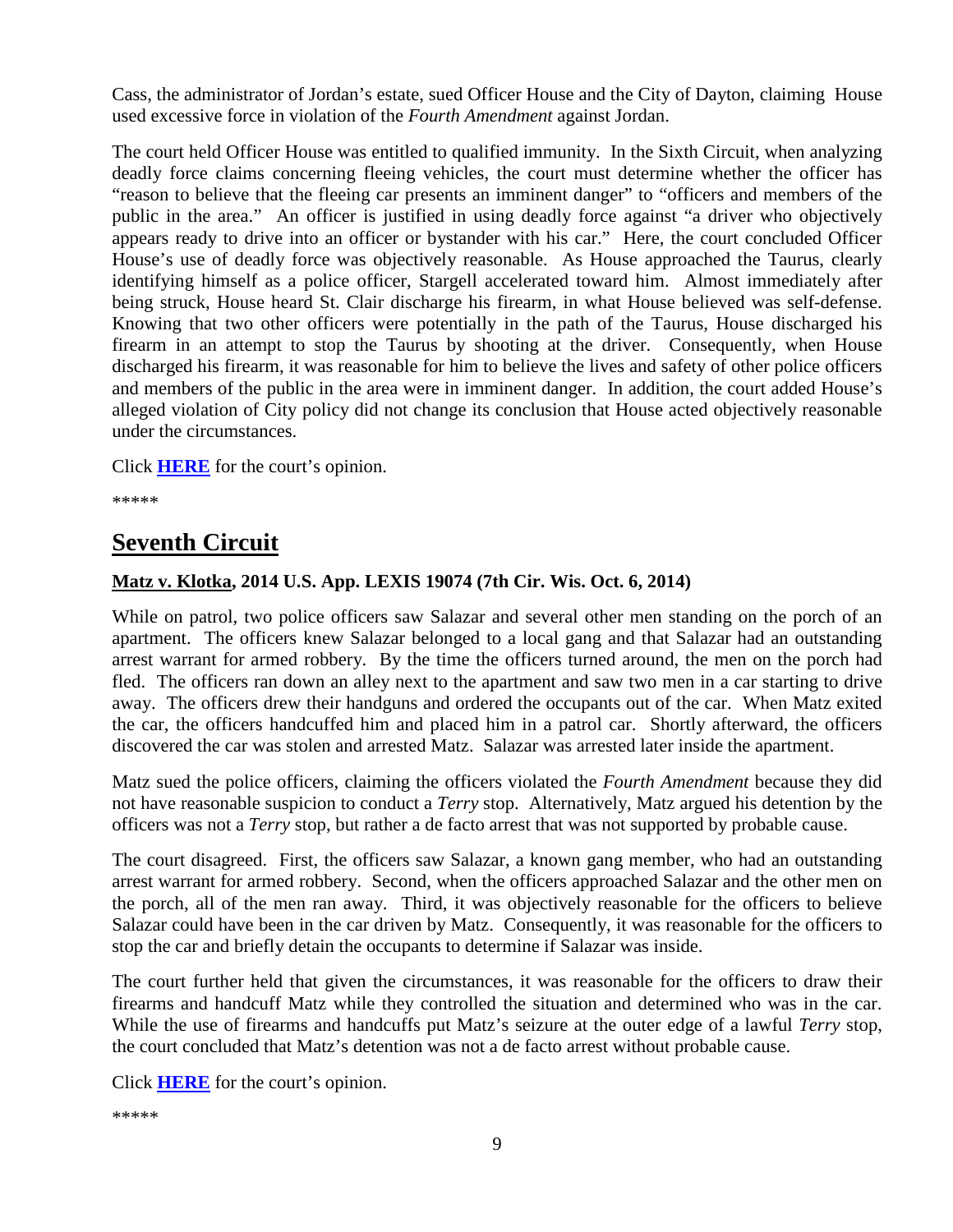#### <span id="page-9-0"></span>**United States v. Schmitt, 2014 U.S. App. LEXIS 20066 (7th Cir. Ind. Oct. 20, 2014)**

A confidential informant told a police officer that Schmitt, a convicted felon, had recently acquired an assault rifle in exchange for \$200 and two grams of methamphetamine. Police officers followed up on the tip by conducting surveillance on Schmitt's house. During their surveillance, the officers saw Schmitt come to the front door several time to allow people to enter and exit his home. The next day, police officers returned to Schmitt's house with an arrest warrant for Schmitt. Within five minutes of entry, the officers located Schmitt and another individual. During that time, a police officer opened a locked door that led to the basement where he saw an assault rifle. The government indicted Schmitt for being a convicted felon in possession of a firearm.

Schmitt filed a motion to suppress the rifle, arguing after he was arrested upstairs, the officer violated the *Fourth Amendment* by opening the locked basement door and searching the basement.

The court disagreed, holding the officer discovered the assault rifle in plain view during a lawful protective sweep of the basement. A protective sweep is a quick and limited search of premises, incident to arrest, to protect the safety of the officers and others. This exception to the *Fourth Amendment's* warrant requirement allows police officers to conduct a visual inspection of those places in which a person might hide. Police officers may look in closets and other spaces immediately adjacent to the arrest area. However, to search beyond the immediate area, the officers must have facts which would lead a reasonable officer to believe the area to be swept harbors an individual who poses a danger to those at the scene.

In this case, without deciding whether the basement was immediately adjacent to the place of Schmitt's arrest, the court held the officers had reason to believe the basement could have harbored someone who posed a threat to the officers. First, the officers saw several people going in and out of Schmitt's house the day before. Second, the officers knew Schmitt had a violent criminal history. Third, the officers had information that Schmitt had a firearm in the house. Finally, although the basement door was locked, the court noted the officers would not have been protected if a person with a gun decided to kick the door down or shoot through it.

Click **[HERE](http://cases.justia.com/federal/appellate-courts/ca7/13-2894/13-2894-2014-10-20.pdf?ts=1413828033)** for the court's opinion

\*\*\*\*\*

# <span id="page-9-1"></span>**Eighth Circuit**

#### <span id="page-9-2"></span>**United States v. Reid, 2014 U.S. App. LEXIS 20135 (8th Cir. Mo. Oct. 20, 2014)**

Police officers went to Graham's house to arrest her on an outstanding warrant. When the officers arrived, the front door was ajar, and the officers saw Graham dressed in pajamas inside the house. The officers ordered Graham to approach the doorway and after she did, an officer handcuffed Graham, and pulled her outside. An officer then agreed to allow Graham to reenter the house to get dressed. While escorting Graham to her bedroom, an officer saw an assault rifle in plain view. When the officer asked Graham about the rifle, Graham told the officer it belonged to her live-in boyfriend, Reid. Graham subsequently consented to a search of the house and officers discovered a shotgun, ammunition and a disassembled pistol. The government indicted Reid for being a convicted felon in possession of a firearm.

Reid filed a motion to suppress the evidence seized from the house. First, Reid argued the assault rifle should have been suppressed because the officer violated the *Fourth Amendment* by entering the house